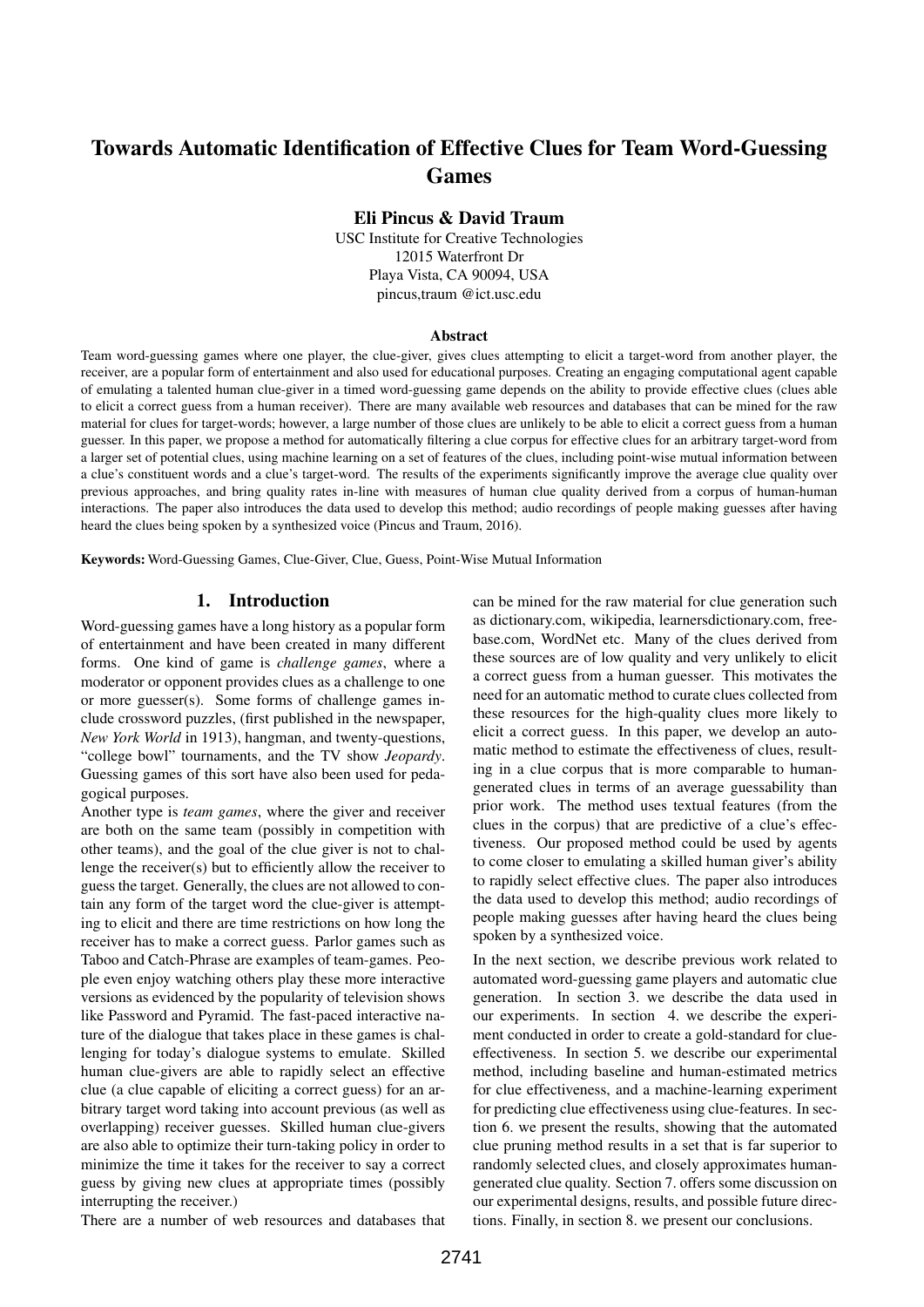## 2. Previous Work

There are a number of dialogue agents that can engage in guessing games with a user. The website http://www.20q.net allows users to play the challenge game twenty questions, with a computer guesser. The site serves as the front-end interface to a neural network trained to play the twenty questions game originally developed and patented by Robert Burgener (Burgener, 2006). (Sawaki et al., 2008) describe a system that provides clues for a user to guess the name of a famous person, using descriptions generated from encyclopedia articles. Clues are ordered for presentation to generate progressively easier hints. Experiments on clue ranking were performed by (Higashinaka et al., 2007). This work is somewhat similar to our current work in that clues were automatically evaluated for difficulty, however it has some important differences. The agent in (Sawaki et al., 2008) was presenting a challenge to a user, for pedagogical purposes, and thus the first clues given should be difficult. By contrast, the agent in (Pincus et al., 2014) acts as a teammate in a collaborative game, in which the goal is for the receiver to guess as efficiently as possible. Moreover, (Higashinaka et al., 2007) focused on an ideal ordering of clues rather than the difficulty level of clues themselves.

Our work is most similar to the RDG-Phrase game described in (Paetzel et al., 2014) and (Pincus et al., 2014). In this game, the targets are common words or phrases rather than famous people. A corpus of audio and video recordings of humans playing the RDG-Phrase, a timed word guessing game, is described in (Paetzel et al., 2014). Some examples of targets and human clues from this corpus are shown in Table 1. We use a section of this corpus, and the annotations in (Pincus and Traum, 2014) to estimate the average guessability of human clues. (Pincus et al., 2014) introduced an automated clue-giver and a method of automatically generating clues from online sources. (Pincus et al., 2014) estimated clue quality for clues in its corpus by presenting subjects clues in textual form via a web interface. The interface allowed subjects to type in guesses with no time-constraints. The (Pincus et al., 2014) corpus included some clues that were comparable in guessability to clues given by a human clue-giver. However, that corpus contained a much lower percentage of guessable clues than did the human generated clues in the corpus collected by (Paetzel et al., 2014). Our current work collects a much larger corpus of clues and presents the clues via audio instead of text to human guessers.

|  |  |  | Table 1: Human Clue Examples |
|--|--|--|------------------------------|
|--|--|--|------------------------------|

| <b>Target</b> | <b>Clue</b>               |  |
|---------------|---------------------------|--|
| Ambulance     | "car for an emergency"    |  |
| Video         | "um you a cinematographer |  |
|               | shoots this"              |  |
| Convertible   | "the roof comes down on   |  |
|               | a car its called a"       |  |

### 3. Clue Corpus

This section will discuss the general purpose clue corpus that was created as well a special purpose subset of this clue corpus. The general purpose clue corpus that was created by automatically mining web resources and the Word-Net database including how the raw text from these sources were processed to create clues that can be used for gameplay. The special purpose subset of this clue corpus was used in order to evaluate the ability of machine learning models to predict whether or not a clue is effective.

#### 3.1. Corpus

Our corpus is based on the one described in (Pincus et al., 2014), which contains clues sourced from three sources: *WordNet* (Miller, 1995), the *Wikipedia* web-page associated with the target word, as well as the *Dictionary.com* webpage associated with the target word. These clues are generally analogous to types of clues generated by human cluegivers and discussed in (Pincus and Traum, 2014). Queries to *WordNet* for a given word can yield lists of that word's synonyms, antonyms, hypernyms and hyponyms. These types of clues were commonly utilized by human cluegivers in the RDG-Phrase corpus. Another common cluetype used by human clue-givers are Partial-Phrase clues which are composed of words frequently used with the target word. Partial-Phrase clues could be formed by removing the target word in the example sentences scraped from the target word's *Dictionary.com* page. The first sentence in a word's *Wikipedia.com* web-page serve as one source of the most common clue-types utilized by human clue-givers, DescriptionDef clues which describes or defines the target word. Examples of automatically generated clues, their associated target-word, their type, and their source can be found in Table 2 (note some of these clues would likely be effective in game-play while others would not). The specific clue types for the general purpose clue corpus were named as follows. If a type of clue starts with *wn* this indicates the clue was generated from *WordNet*. *WordNet* clue type names are composed of a POS and some form of the other words that were used in the original query<sup>1</sup> to *WordNet*. For example, *wnVerbSyn* indicates that the original query to *WordNet* used to generate this clue requested synonyms of the *Verb WordNet* senses of the target word. For more information on the type of relations available in WordNet refer to (Miller, 1995). If the name of a type of clue does not start with *wn* and is not *wiki*, which refers to clues composed of the first sentence of the target word's *Wikipedia* page, then the clue was generated from scraping the target word's *Dictionary.com* page. In this case the type name is generally an abbreviation for the section of the Dictionary.com that the clue was scraped from. For instance, *syn* clues were scraped from the synonyms section of the target word's *Dictionary.com* page.

We generated a new general purpose clue corpus that can be used for game-play using the same sources discussed above for 978 common nouns obtained from a list of common nouns found on the internet and generated clues from the 3

<sup>1</sup>Wordnet was queried via a java wrapper found at http://lyle.smu.edu/ tspell/jaws/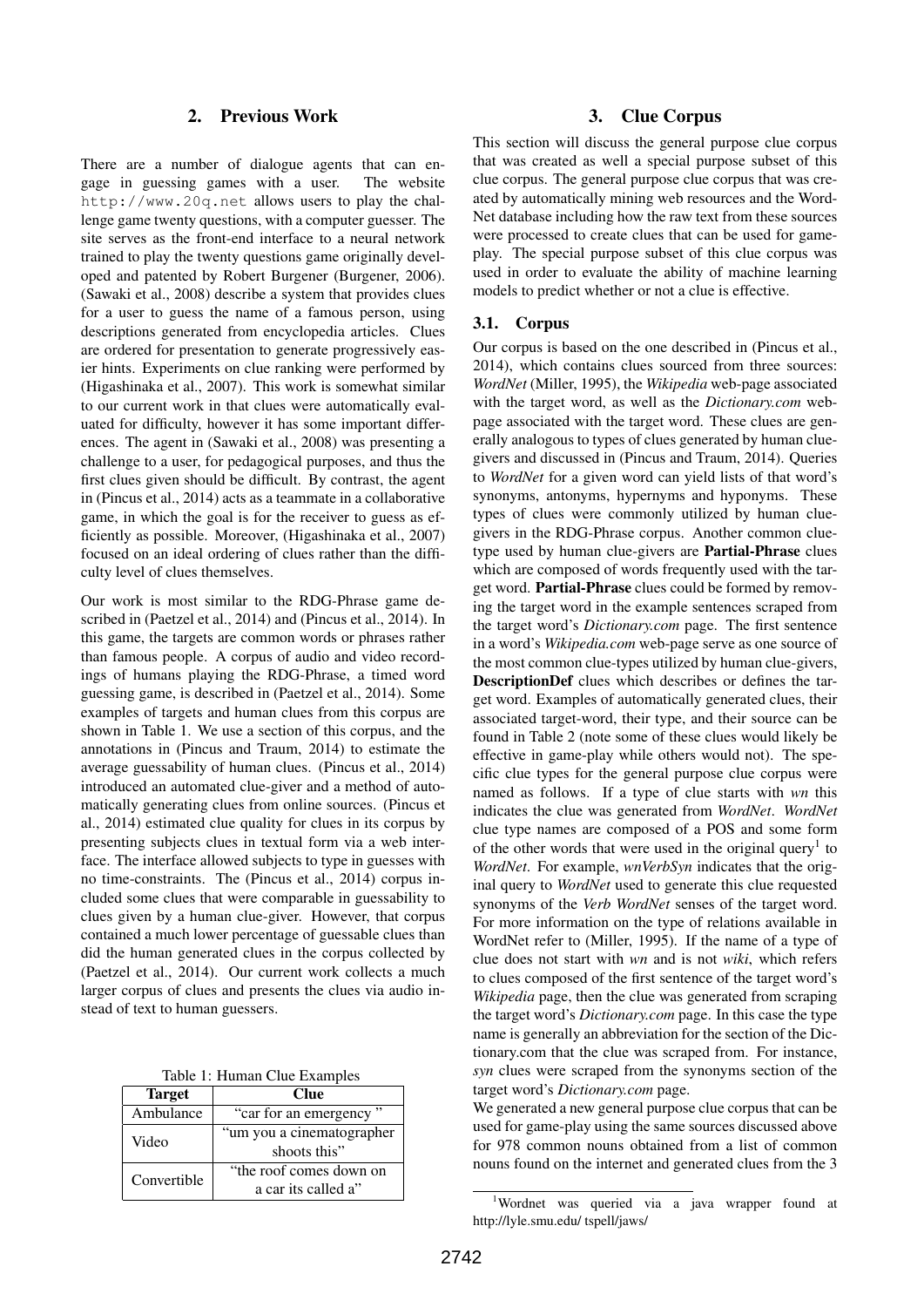| Target      | <b>Type</b>    | Clue                                                                                                                             | <b>Source</b>  |
|-------------|----------------|----------------------------------------------------------------------------------------------------------------------------------|----------------|
| Songs       | wnNounHypo     | "lullaby is one type of it"                                                                                                      | WordNet        |
| Apparel     | exampSent      | "wearing blank includes any costume or article of<br>clothing that people wear"                                                  | Dictionary.com |
| <b>Mass</b> | wnNounDef      | "the property of something that is great in magnitude"                                                                           | WordNet        |
| Suit        | wnNounHyper    | " <i>a type of businessman</i> "                                                                                                 | WordNet        |
| Lunch       | wiki           | "blank is a midday meal of varying size depending<br>on the culture"                                                             | Wiki           |
| Trouble     | wnVerbSyn      | "distract"                                                                                                                       | WordNet        |
| Zoo         | wnNounDef      | "the facility where wild animals are housed for exhibition"                                                                      | WordNet        |
| Owner       | def            | "to receive what is due to one"                                                                                                  | Dictionary.com |
| Spoon       | wiki           | "in physics, a blank is disturbance or oscillation, that travels<br>through matter or space, accompanied by a transfer of energy | Wiki           |
| Run         | def            | "in rapid flight"                                                                                                                | Dictionary.com |
| Writing     | wnVerbTropos   | "impress"                                                                                                                        | WordNet        |
| Operation   | wnUsageExample | "they paid taxes on every stage of the blank"                                                                                    | WordNet        |
| Oil         | wnNounHypo     | "crude"                                                                                                                          | WordNet        |
| Fruit       | exampSent      | "during many summer days, all the blank flies needed for<br>experiments die from the heat."                                      | Dictionary.com |
| Woman       | wiki           | "a blank is a female human"                                                                                                      | Wiki           |

Table 2: Automatically Generated Clue Examples <sup>2</sup>

sources mentioned above, creating a total corpus of 171,660 clues. The average number of clues per target is just over 175 (compared to 39 in (Pincus et al., 2014)). There are 109,662 (63.9%) clues from *WordNet*, 61,265 (35.7%) clues from *Dictionary.com*, and 733 (0.004%) clues from *Wikipedia*.

#### 3.2. Clue-Processing

All of the raw clues obtained in this corpus were preprocessed in two ways. First, the utility Lexical Variants Generation  $(Lvg)^3$  was utilized to replace the target word and any of its inflected forms in the clue text with the word *"blank"*. 61,727 (36.0%) of the clues in this corpus contain the word *"blank"*. Second, if the clue type could be broadly categorized as hypernym, hyponym, or antonym text was either prepended or appended to the raw clue in order to make the clue more explicitly lead a receiver to the target word. In the case of hypernym *"a type of"* was prepended to the clue. For example, a hypernym clue for the target word "dog" was *"domestic animal"* which became *"a type of domestic animal"*. The text *"is one type of it"* was appended to hyponym clues. For instance, for the target word *"dog"* the hyponym clue *"dalmation"* became *"dalmation is one type of it."* Finally for antonym clues the text *"the opposite of"* was prepended to the clue text. An antonym clue *"bottom"* for the target word *"top"* thus became *"the opposite of top"*.

### 4. Gold Standard

The special purpose clue corpus was used in a mechanical turk experiment where the clues in this subset were spoken by a Text-To-Speech system and audio recordings of turker guesses were collected and annotated for whether they contained the target (Pincus and Traum, 2016). We refer to this experiment as the gold standard experiment for clue effectiveness; and we refer to this special purpose corpus as the gold standard corpus for clue effectiveness.

One obvious measure of a clue's effectiveness is whether or not the clue is able to elicit a correct guess from a human receiver in a reasonable amount of time. We propose to make this attribute the gold standard for effective clue classification.

In order to obtain this information for a subset of the clue corpus described in Section 3. we directed mechanical turk recruited participants to a web application we developed that elicited spoken guesses. Participants were required to be native english speakers, have 92% HIT approval ratings or higher, and have completed at least 100 prior HITs. Unlike (Pincus et al., 2014), we presented the clues to turkers using spoken language and imposed a time limit on the turkers to respond with guesses. Recordings of the text-tospeech system NeoSpeech's James<sup>4</sup> speaking 317 different automatically generated clues were played to different turkers over the web. The frequency of the different clue types in this special purpose corpus can be found in Table 3. The turkers were instructed to make as many guesses as they could once the audio clue started playing. The recording of guesses for each clue ended 6 seconds after the audio containing the spoken clue stopped playing and a pop-up window appeared informing the turker of the clue's targetword. The experiment was designed to play a sequence of 30 clues to each turker followed by a final recording asking for a test-task to be completed ("say the word *strawberry*") to ensure the turker was making a best effort. If this final recording was empty or contained audio other than the word *strawberry*; we did not use that turker's recordings in

4 http://www.neospeech.com

<sup>&</sup>lt;sup>2</sup> text in italics is prepended/appended during clue-processing as discussed in 3.2.

<sup>3</sup> http://nlm.nih.gov/research/

umls/new\_users/online\_learning/LEX\_004.htm

<sup>2743</sup>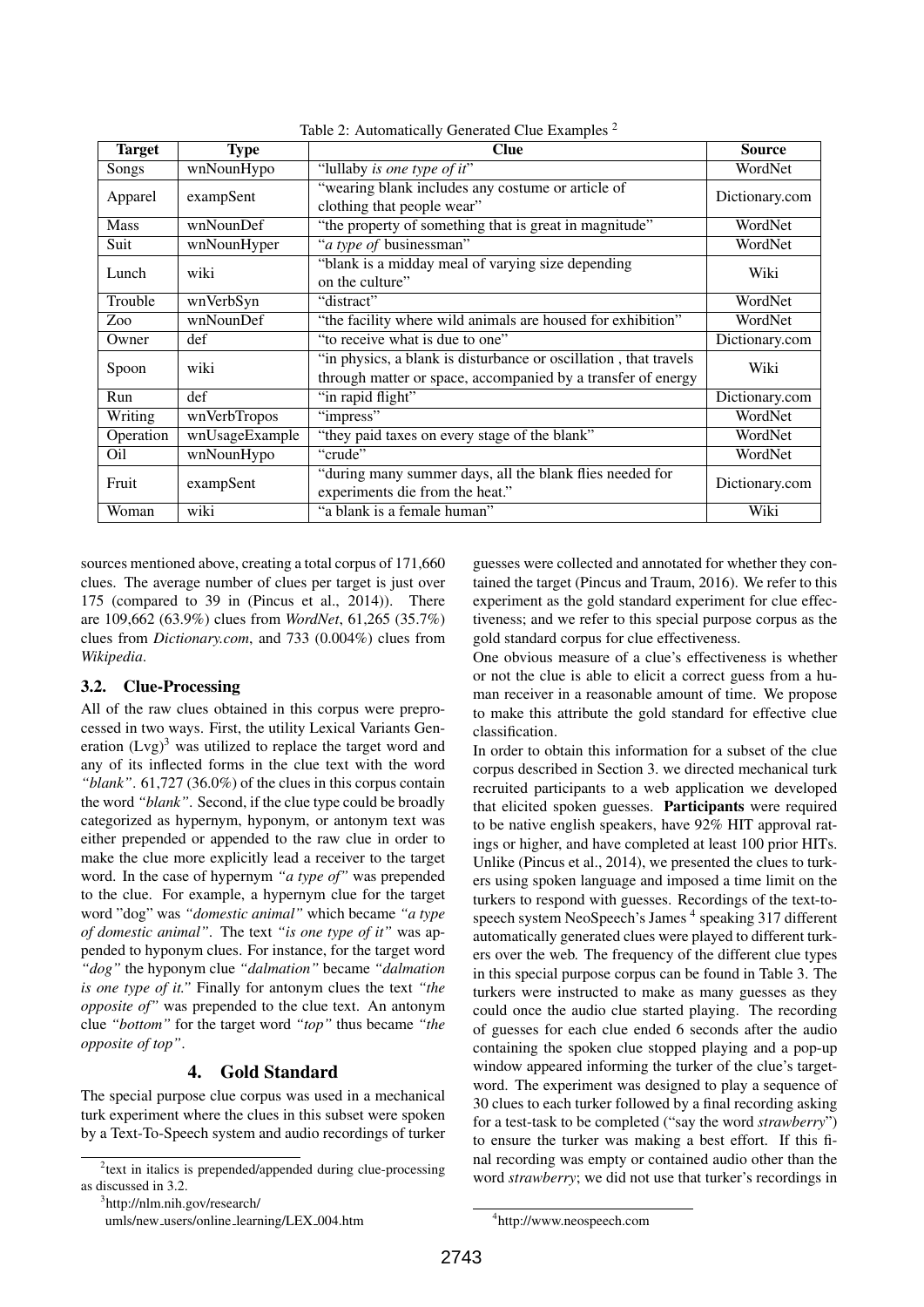|                    | # of clues       |
|--------------------|------------------|
| Type               | (% of experiment |
|                    | clue corpus)     |
| wnNounSyn          | 31 (9.8%)        |
| wnNounDef          | 30 (9.5%)        |
| def                | 30 (9.5%)        |
| wnNounHyper        | $27(8.5\%)$      |
| exampSent          | 27 (8.5%)        |
| wnNounHypo         | 26 (8.2%)        |
| wnVerbDef          | 26 (8.2%)        |
| wnVerbSyn          | 23 (7.3%)        |
| wnVerbHyper        | $23(7.2\%)$      |
| wnVerbUsageExample | $20(6.3\%)$      |
| wnNounUsageExample | 19 (6.0%)        |
| syn                | 15(4.7%)         |
| idiomPhrase        | $10(3.2\%)$      |
| wnNounAnt          | $7(2.2\%)$       |
| wiki               | $3(0.9\%)$       |

Table 3: Experiment Corpus Clue Type Freq. Info.

our analysis. For unknown reasons many participants began the experiment but did not finish. Incomplete sets of recordings were used in our data analysis only if a subset of the incomplete set passed a manual spot check testing if the recorded guesses seemed to be a best effort.

Clues for 87 different target words including targets like *bomb*, *ornament*, *fowl*, and *breakfast* were used. Only automatically generated clues (as opposed to human generated clues) were used. Multiple clues for the same target were played to different turkers in order to ensure data analysis would be able to differentiate clue-effectiveness from target difficulty; although we leave this for future work. In total 457 recordings of turkers making guesses were recorded. The first author annotated the guess recordings, labeling each recording with a 1 if a correct guess was made and 0 if not. A recording was considered to contain a correct guess even if it was only partially correct (e.g. - a guess of *"paper"* for the target *newspaper*). Table 5 has sample data from the experiment, including one effective clue and one ineffective clue for each of two different targets. It is important to note here that this experiment only provides information on the effectiveness of a single clue (rather than a clue sequence). The experiment was designed in this manner in order to avoid the exponential increase in the amount of data that would be required to determine the effectiveness of an arbitrary clue sequence for an arbitrary target. We leave that for future work.

## 5. Method

We discuss several different metrics we developed for human-level clue-giving ability as well as a baseline metric for automatic clue-giving ability in order to provide more context to our machine learning experiment results. We perform machine learning experiments in order to determine the predictive value of simple textual features for determining a clue's effectiveness (capability to elicit a correct guess). We use the Weka Machine Learning Library's naive bayes classifier in our experiments (Hall et al., 2009).

We perform 10-fold cross validation with our folds stratified across classes.

We introduce some general notation in Equation 1 before discussing the previously mentioned metrics.

$$
N = total \# of clues (given or in corpus)
$$
  

$$
c = total \# of single clues
$$
  

$$
leading to a correct guess
$$
 (1)

#### 5.1. Clue-quality comparisons

Baseline We use random clue selection as the baseline for the effective clue prediction task. Random selection here represents a completely naive clue-giving agent that only has the ability to randomly select a clue from the population of automatically generated clues for a given target word. In order to compute the likelihood for random selection selecting an effective clue we simply compute Equation (2).

$$
\frac{\# \text{ clues that elicit corr. guess from turkers}}{N} \tag{2}
$$

Human-level In order to provide more context for the results of our automatic method it is necessary to consider the effectiveness of clues produced by a typical human clue-giver. Since we are ultimately interested in full RDG-Phrase gameplay, in which multiple clues can be given for a target, we used examples from the corpus from (Paetzel et al., 2014), with annotations from (Pincus and Traum, 2014), identifying clues and correctness of response. However, we need a way of estimating the quality of individual clues given this data, and there is not an obvious scoring methodology to use to discern effective clues (generated by a human clue-giver) from ineffective ones (as any clue given prior to a correct guess can contribute to the receiver's arrival at the correct guess). We have therefore defined three measures to try to approximate clue quality, given appearance in a clue sequence. We include an *upper-bound* measure, a *lower-bound* measure and *expected guessability* measure, that assign different weights to a clue that appears in a successful sequence. The annotations for 8 rounds of the RDG-Phrase game (involving 4 different human cluegivers) that are discussed in (Pincus and Traum, 2014) were used to calculate these statistics.

An *upper-bound* score for a human clue's effectiveness can be arrived at if each clue in a clue sequence leading to a correct or partially correct guess is considered effective and given a score of 1. Implicit in this upper-bound is that each clue could elicit a correct guess from a receiver on its own (an analysis of the RDG-Phrase corpus shows this to be a very generous (unrealistic) assumption -see further comments in section 7. If a target-word is skipped or time runs out before a correct guess is made each clue in that sequence is considered ineffective and receives a score of 0. Using these optimistic assumptions the chance of a human clue-giver generating an effective clue can be calculated by equation (3).

$$
\frac{\# of \; clues\ part\ of\ a\ correct\ clue\ sequence}{N} \qquad (3)
$$

A *lower-bound* score for each clue's effectiveness can be computed by giving only clues that elicited correct guesses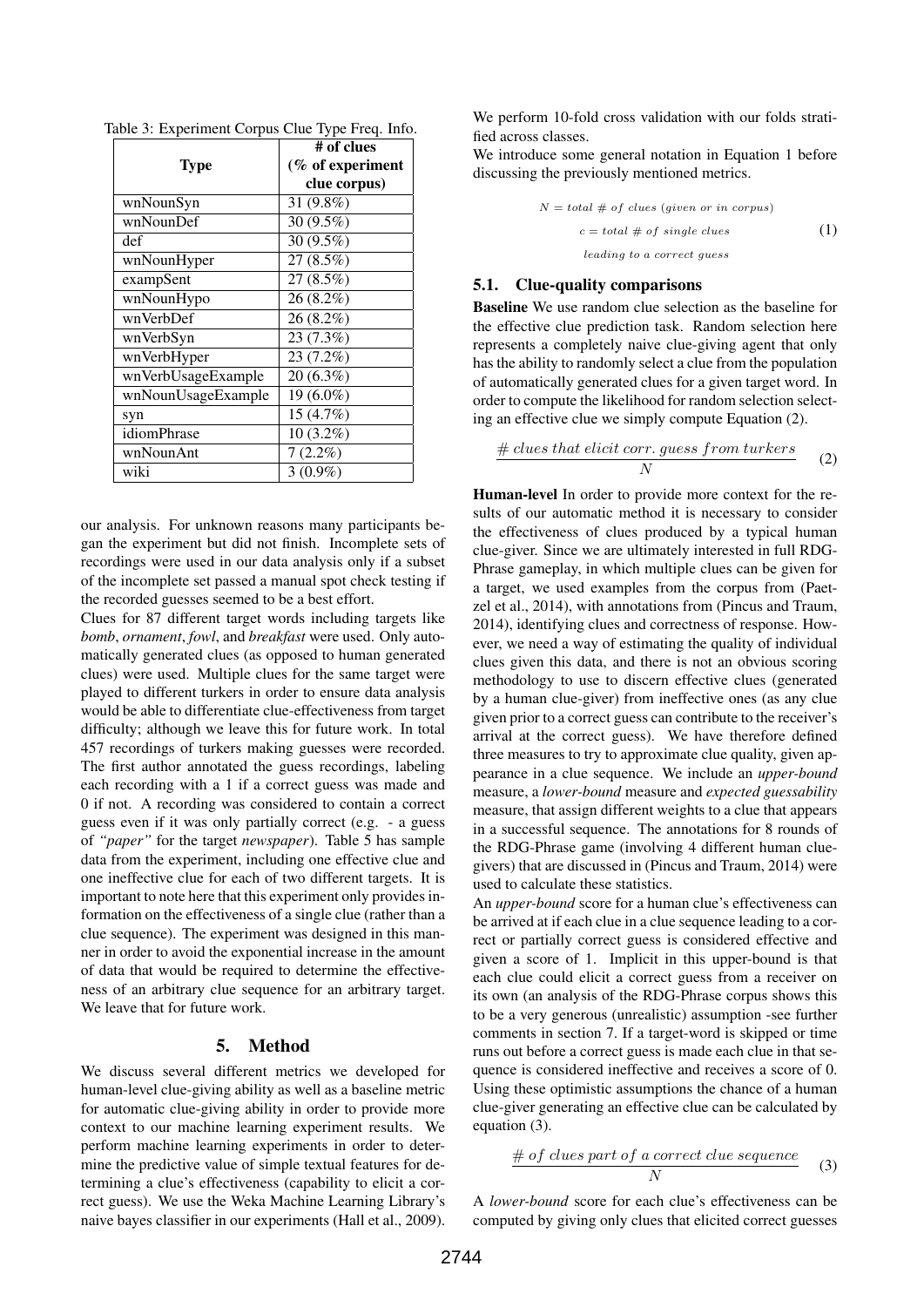without being preceded by additional clues a score of 1 and all clues that were in a sequence of more than one clue a score of 0. This assumes that a clue sequence's effectiveness can be totally attributed to synergies from the combination of clues in the sequence rather than to any single clue's effectiveness (unless of course the clue sequence is of length one). These pessimistic assumptions provide yet another way, shown in equation (4), to compute the likelihood that a human clue-giver's next clue is effective.

$$
\frac{c}{N} \tag{4}
$$

As a compromise between these extremes, we define an *expected guessability* score for each clue in a sequence leading to a correct or partially correct guess, where partial credit (between the above extremes of 0 and 1) is given for each clue in the sequence. For simplicity, for sequences larger than 1, we define the expected guessability to be  $1/(t + 1)$  where t represents the total number of clues in the sequence. For single clues, we assign a value of 1, as in both of the above measures. The intuition behind this measure is that the method distributes the credit equally between each clue and a synergistic combination of clues. If a target-word is skipped or time runs out before a correct guess is made each clue in that sequence is considered ineffective and receives a score of 0. Taking the weighted average of the clue's effectiveness scores then provides an alternative measure of how likely a human clue-giver is to generate an effective clue; this calculation can be found in equation (5).

$$
\frac{\left(\sum_{m\in S} \left(\frac{length(m)}{length(m)+1}\right)\right) + c}{N}
$$
\n
$$
S = \{all \; clue \; sequences \; leading \tag{5}
$$

to a correct guess  $| length(sequence) > 1$ }

It is interesting to note that our definitions for human lowerbound, upper-bound, and expected guessability converge to the same value in the case where a correct guess comes after one clue.

#### 5.2. Automatic Clue selection

Table 4: Features Used for Clue Quality Selection

| <b>Features</b>                         |  |  |
|-----------------------------------------|--|--|
| Clue Source                             |  |  |
| Type of clue <sup>+</sup>               |  |  |
| (e.g - wnNounHyp,                       |  |  |
| exampleSentence)                        |  |  |
| Clue originally contained target-word + |  |  |
| (replaced by "blank"                    |  |  |
| during pre-processing)                  |  |  |
| $#$ of words in clue $^+$               |  |  |
| Average PMI information <sup>+</sup>    |  |  |
| Max PMI measure <sup>+</sup>            |  |  |

Feature Selection We perform feature selection using Weka's attribute selection method ChiSquaredAttributeEval which ranks the attributes based on computing an attribute's chi-square statistic with respect to the class. We then use a greedy approach where we start with all attributes and remove the lowest remaining ranked attribute from the ChiSquaredAttributeEval one by one as long as effective clue classification precision is increasing (we discuss why we focus on effective clue precision in 6.).

Features We have extracted some simple textual features from the clues utilized in the mechanical turk experiment. These features are listed in Table 4.  $A^+$  indicates that this feature is part of the optimal feature set found by our feature selection method. The features include: the clue source (*WordNet*, *Wikipedia*, or *Dictionary.com*), the clue type as discussed in 3., a binary feature of value 1 if the original clue contained the target word otherwise of value 0, as well as Point-wise mutual information (for the words in the clue and the clue's target word) features. The model utilized to calculate the PMI features was built on a corpora containing millions of web blog entries, it is a subset of the spinn3r dataset discussed in (Burton et al., 2009). The point-wise mutual information features for a clue were calculated in two ways. An average PMI for each clue was calculated by taking the average of the average PMI of all constituent clue-words with the target word for the clue, as shown in equation (6), and a max PMI for each clue was calculated by taking the maximum value of equation (6) for all the constituent clue-words. The optimal feature set includes every feature but the clue source. Although the feature set we use in these experiments do not satisfy the assumption of conditional independence made by the Naive Bayes classifier, previous work has shown that the NB classifier has yielded promising results in other text classification tasks even when the features utilized were not completely independent of one another (Dumais et al., 1998). Our results, presented in Section 6., are also consistent with this observation.

$$
\frac{PMI(clueWord, target) + PMI(target, clueWord)}{2} \quad (6)
$$

#### 6. Results

The results of the machine learning experiment can be found in Table 6. Since the mechanical turk experiment collected data for 317 unique clues and 45 of those clues were able to elicit a correct guess the likelihood that random selection, the baseline method, generates an effective clue is 45/317 (14.2%). We are most concerned with maximizing the precision (as opposed to recall) of classification for effective clues because successful game play for an arbitrary target-word usually only requires a few effective clues. The precision results reflect the likelihood of the automatic method selecting an effective clue from the clue corpus. The results seen in Table 6 demonstrate that the likelihood of selecting an effective clue is higher for the automatic method than if the baseline random clue selection method is used. The "\*" indicates that the difference of the baseline's likelihood and the method's (associated with the asterisk(s)) likelihood is statistically signifi- $\text{cant}^5$ . The results from Table 7 show that the likelihood of selecting an effective clue using the automatic method

<sup>&</sup>lt;sup>5</sup>chi-square test -  $\cdot$  :  $p = 0.029$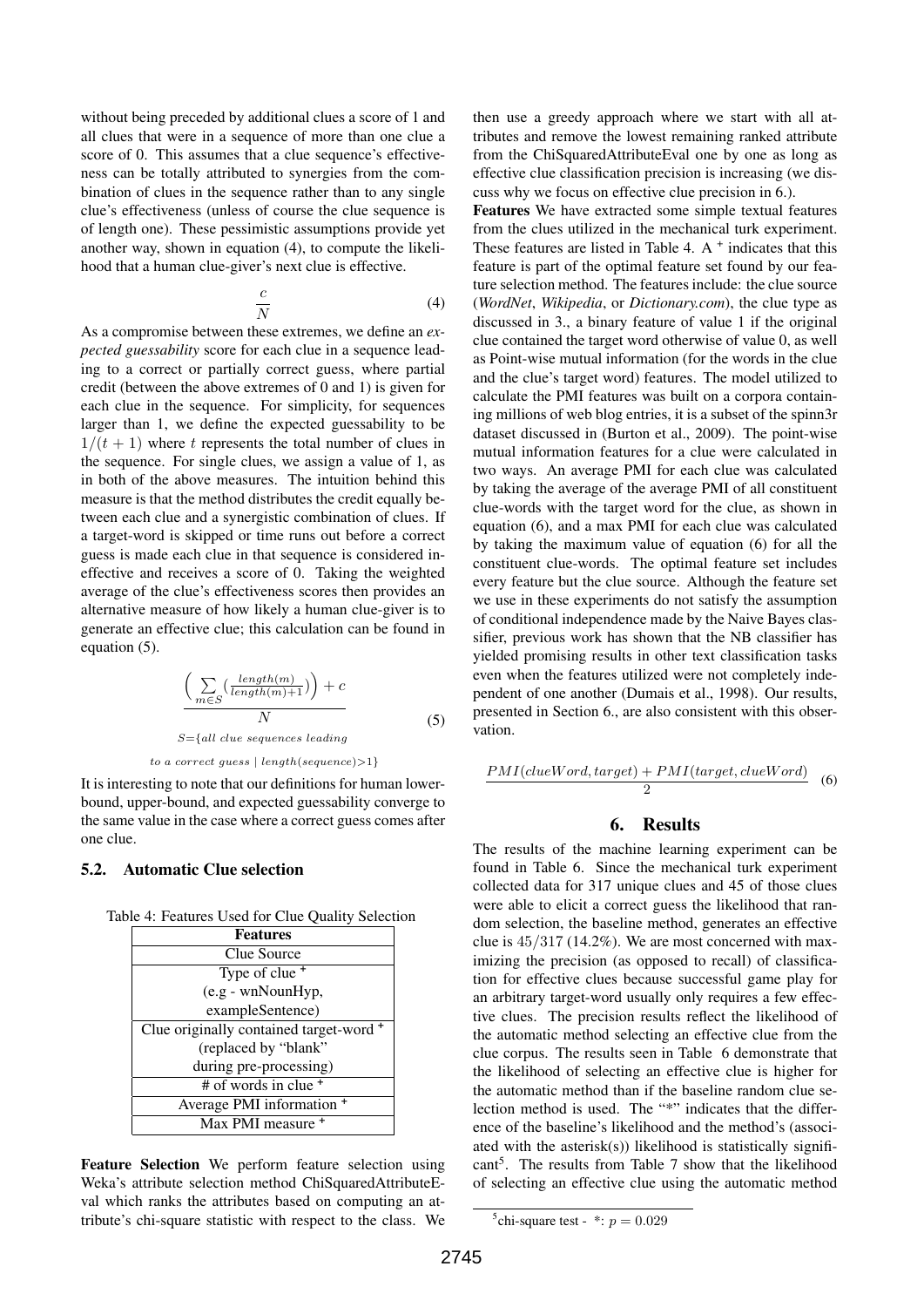| Target   | Clue                                                                  | Guess                       | <b>GuessAnnotation Code</b> |
|----------|-----------------------------------------------------------------------|-----------------------------|-----------------------------|
| Bomb     | "An explosive device fused to"<br>explode under specific conditions." | "bomb, pressure plate, "    |                             |
| Bomb     | "H-blank is one type of it"                                           | $\langle$ Silence $\rangle$ |                             |
| Tendency | "a blank to talk too much"                                            | "Tendency"                  |                             |
| Tendency | "the trend of the stock market"                                       | "up down"                   |                             |

Table 5: Guess Annotation Examples

#### Table 6: Baseline & Automatic Method Results

| Methodology             | % of Effective Clues |
|-------------------------|----------------------|
| <b>Baseline</b>         | 14.2%                |
| <b>Automatic Method</b> | $34.6\%*$            |

Table 7: Human Clue-Giving Metric Results

| <b>Methodology</b>            | % of Effective Clues |
|-------------------------------|----------------------|
| Human (Lower-Bound)           | $20.0\%$             |
| Human (Expected-Guessability) | 31.8%                |
| Human (Upper-Bound)           | 79.1%                |

falls within the expected-guessability and upper bounds of human likelihood. Thus a culled corpus pruned using the automatic method with the exhaustive feature selection algorithm should be a much more promising set of clues for examining human-machine gameplay, where a system like Mr Clue in (Pincus et al., 2014) provides automatically generated spoken clues to a human receiver.

### 7. Discussion

In the future, we may want to revise the way in which clue effectiveness is measured. In Section 4. we gave a clue an effectiveness score of 1 if any turker was able to guess the clue within the time limit. We could refine this to look at the percentage of correct guesses that are elicited, and also how fast they are received (which is important for the final game, because the faster targets are guessed, the more targets can be attempted and more points can be accumulated within the time limit). Also, the annotation counted something as successful even if was only partially correct. The annotation was carried out in this manner as the main goal of the study was to learn a strategy for identifying clues that could assist in steering a receiver to a correct guess and certainly clues capable of eliciting partially correct guesses could be used in a clue sequence with other effective clues to such an end. We might also consider a more strict correctness measure that assigns zero or partial credit to partially correct guesses. We might also similarly reward other kinds of guesses that can lead to an ultimately successful guess such as guesses composed of a synonym of the correct guess.

We would like to collect more guess data using the design of the crowd sourced experiment that we conducted to bolster our results. It would also be interesting to extract additional textual features from the clues to see if they contain information that has predictive value for a clue's effectiveness. Such features could include the ratio of content to function words in a clue and features related to the POS tags of the words that compose the clue. Regarding which

Table 8: RDG-Phrase Sample Dialogue Target-Word: *hour*

| $\ldots, \ldots$<br>110141110111 |                  |  |
|----------------------------------|------------------|--|
| <b>Player</b>                    | <b>Utterance</b> |  |
| Giver                            | "now"            |  |
| Receiver                         | "time now"       |  |
| Giver                            | "not minutes"    |  |
| Receiver                         | "seconds"        |  |
| Giver                            | "not seconds"    |  |
| Receiver                         | "hours"          |  |
| Giver                            | "okay"           |  |

metric to use for human judgements, it is clear that in many cases the upper bound is too optimistic. An analysis of the RDG-Phrase corpus clearly shows the synergistic effects of clue combinations clearly contribute to steering the receiver to a correct guess as seen in Table 8. Clue sequences such as these clearly show how clues can build off of each other and a clue sequence can lead to a correct guess even if most of the clues in the sequence might be of little value in isolation.

### 8. Conclusion

We have improved on earlier work on building an automatic clue-giving agent for a word-guessing game. First, we introduced a new automatically generated clue corpus (for a list of almost 1,000 common nouns) that contains close to 200,000 clues using methods discussed in (Pincus et al., 2014). Second, we present an auxiliary data-set of audio recordings (Pincus and Traum, 2016) from a crowdsourced experiment conducted to create a gold standard for clue effectiveness where a clue is deemed effective if it was capable of eliciting a correct or partial correct guess from the experiment participant. Third, we have discussed results from a machine learning experiment that used automatically extracted textual features from the automatically generated clues in order to predict the effectiveness of an arbitrary clue that is significantly higher than a baseline method of random selection and in line with an expected guessability of human clue-giving ability. Finally, we have defined several scoring methodologies to rank human cluegiving ability.

Future work includes additional data collection of the type described here as well as exploration of additional features to improve the automatic classifier's effective clue precision. We also intend to design effective clue classification experiments that evaluate the average number of effective clues per target-word, the effectiveness of different clue sequences as well as how prior guess(es) can be used to steer